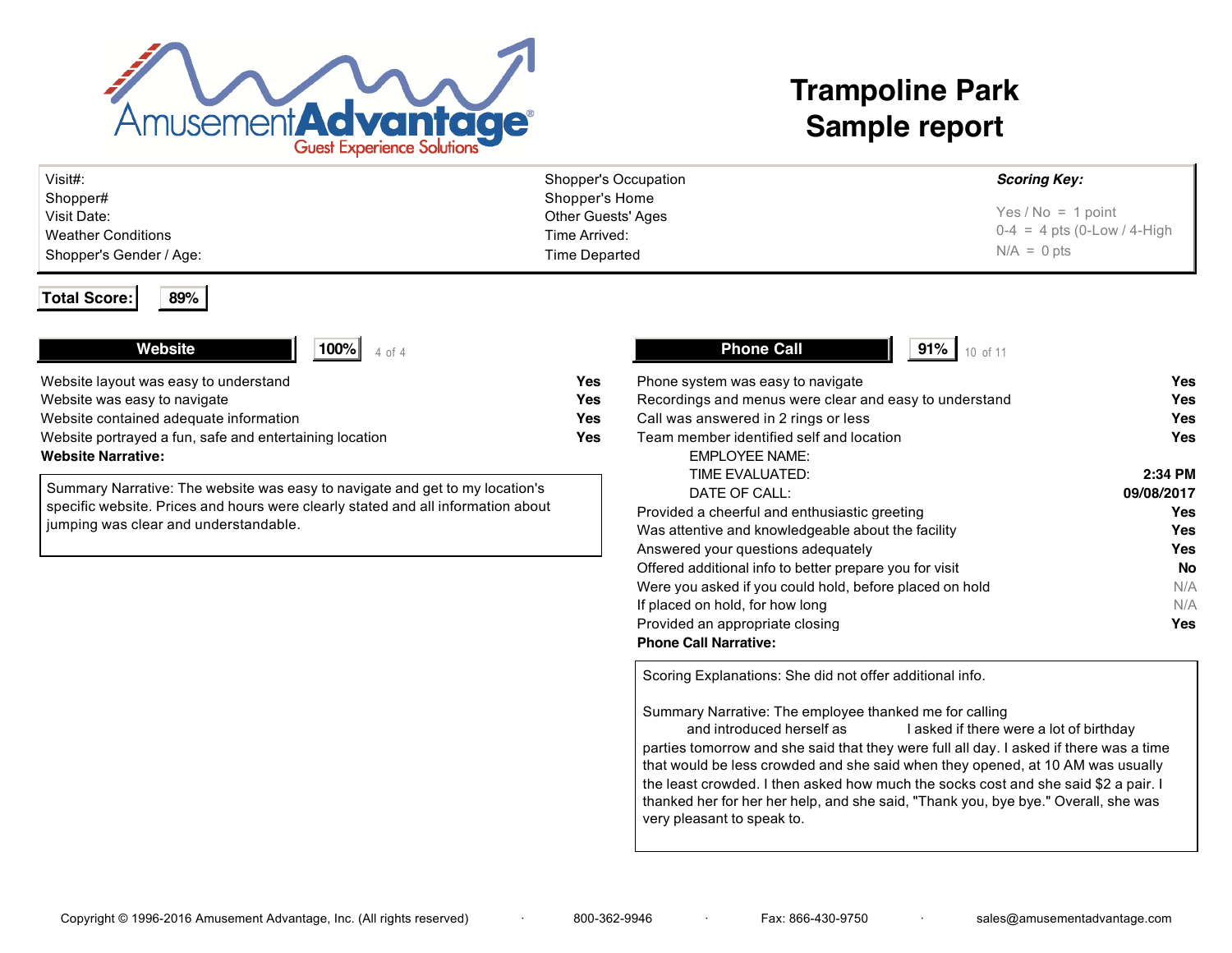# **Building Maintenance 1 100%** 10 of 10

| Facility was clearly marked and easy to locate          | Yes |
|---------------------------------------------------------|-----|
| Parking lot was organized and clear of trash            | Yes |
| Buildings / structures were attractive & in good repair | Yes |
| Seating was available and adequate                      | Yes |
| Outside lighting was adequate (if applicable)           | N/A |
| Background music was appropriate & at reasonable volume | Yes |
| Trash containers were available and not overflowing     | Yes |
| <b>Facility Narrative:</b>                              |     |

Summary Narrative: The facility is located in an old strip mall area. There was lots of seating available during my stay. The music playing was loud enough to enjoy, but not too loud. All the trash containers had room for more trash.

**Restrooms 1 100%** 10 of 10

| Locations were clearly marked and easy to find      | Yes        |
|-----------------------------------------------------|------------|
| TIME EVALUATED:                                     | 11:37 AM   |
| An adequate number were available                   | Yes        |
| Were clear of water and trash                       | Yes        |
| Were well stocked with adequate supplies            | Yes        |
| Were pleasant smelling                              | Yes        |
| Were in good repair and working correctly           | Yes        |
| Trash containers were available and not overflowing | <b>Yes</b> |
| <b>Restrooms Narrative:</b>                         |            |

Summary Narrative: The women's restroom was clean and there were plenty of stalls and sinks available. There was some water on the counter and floor where the sinks were, but not excessive. The toilet paper, paper towels, and soap were all working and available.

# **Sales & Customer Service**

| 95% |  |  |
|-----|--|--|
|     |  |  |

| Area was clearly marked and easy to locate        | Yes       |
|---------------------------------------------------|-----------|
| Any lines were organized and moved quickly        | Yes       |
| Prices were clearly posted and easy to understand | Yes       |
| Was in uniform and neatly groomed                 | Yes       |
| Team member's name tag was clearly visible        | Yes       |
| <b>EMPLOYEE NAME:</b>                             |           |
| Smiled and made eye contact                       | Yes       |
| Greeted you pleasantly                            | Yes       |
| Demonstrated knowledge of facility                | Yes       |
| Asked if you had visited before                   | <b>No</b> |
| Handled transaction efficiently and correctly     | Yes       |
| Thanked you and / or provided a pleasant closing  | Yes       |
| <b>Sales &amp; Customer Service Narrative:</b>    |           |

Scoring Explanations: The team member did not ask if we had visited before.

Summary Narrative: There was a short line to wait in before reaching the counter. The team member smiled as she greeted me. I asked if I could use the Living Social coupon on Saturdays because it said not valid on "Rockin Saturdays but I wasn't sure if that was all Saturdays or something special. She told me it was all Saturdays. She asked me how many people were jumping today and for how long I told her three for an hour. She asked if we already had the official jumping socks and I told her no, that we did need some. She asked what shoe sizes we had. I told her and she showed us the sock sizes and I choose three. She totaled my order and I paid. She then put jump bands on our arms. I thanked her and she said, "Thank you, have fun!"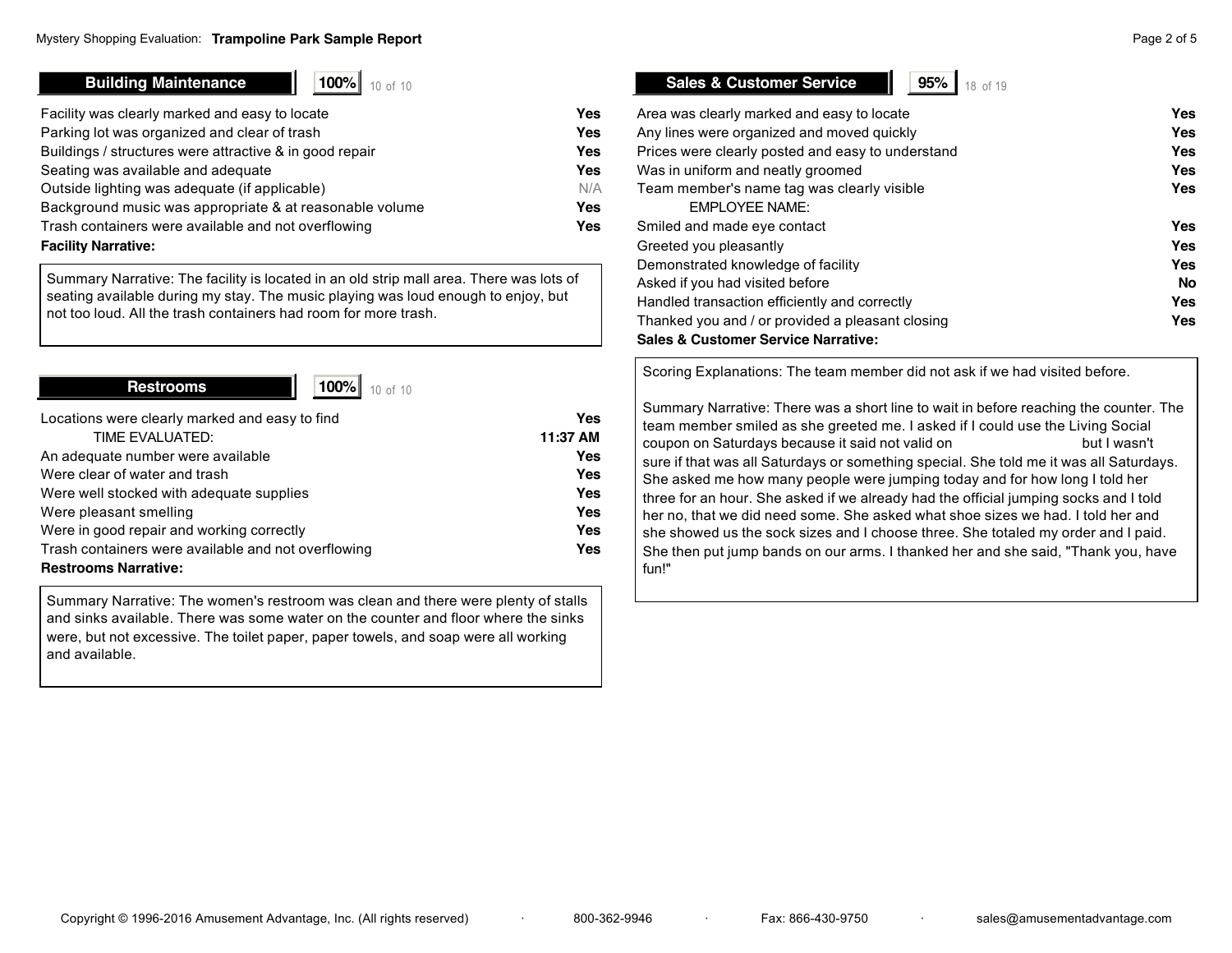**Concessions 88%** 14 of 16

| Area was clearly marked and easy to locate             | Yes       |
|--------------------------------------------------------|-----------|
| TIME EVALUATED:                                        | 11:40 AM  |
| Any lines were organized and moved quickly             | Yes       |
| Menu & prices were clearly posted / easy to understand | Yes       |
| Payment options were clearly posted                    | Yes       |
| Food preparation areas were clean and free of trash    | Yes       |
| Food preparation team members were wearing gloves      | <b>No</b> |
| Food preparation team members were efficient and safe  | Yes       |
| Condiment / drink area was clean and well-stocked      | Yes       |
| Adequate eating areas/tables were available and clean  | Yes       |
| Trash containers were available and not overflowing    | Yes       |
| <b>Concessions Narrative:</b>                          |           |
|                                                        |           |

Scoring Explanations: The team members were not wearing gloves.

Summary Narrative: The area was clean. It was easy to find. When I reached the counter, there were no other customers and no team members.

# Was in uniform and neatly groomed **Yes**  EMPLOYEE NAME: **See Narrative** Was wearing gloves if handling food **No** Smiled and made eye contact **Yes** Greeted you pleasantly **Yes** Demonstrated knowledge of menu **Yes** Asked if you needed anything else or made suggestions **Yes** Upsold food and beverage items **No** Was efficient and helpful **Yes** Handled transaction efficiently and correctly **Yes** Repeated order back to you **Yes** Gave you correct change N/A Time waited for food preparation **1 min** Directed you to the condiment area N/A

Thanked you and / or provided a pleasant closing **Yes**

**Concessions Team Member | 81%** 17 of 21

**Concessions Team Member Narrative:**

Employee Description: female, African-American, 30s, 5'4"-5'6", brown long dreadlocks, heavy build, glasses

Scoring Explanations: The team member was not wearing gloves. She did not try to up-sell my order.

Summary Narrative: A team member at the check-in counter called over and said she would be over to help me in a minute. When she came over, I asked if they had any pizza to purchase or other items freshly made. She told me, "No, all we have is here, snack kind of stuff" pointing to the items under the counter. My daughter wanted a pink lemonade and I told her I wasn't sure she could have that. The employee said they had that, but I asked if it had red dye in it, because my daughter was not tolerating items that had that ingredient and she looked and told me it did, but they did have regular lemonade. I ordered an ICEE then and a lemonade. She repeated what I wanted and told me the total. After I paid, she thanked me handed me my items, and helped the next customer.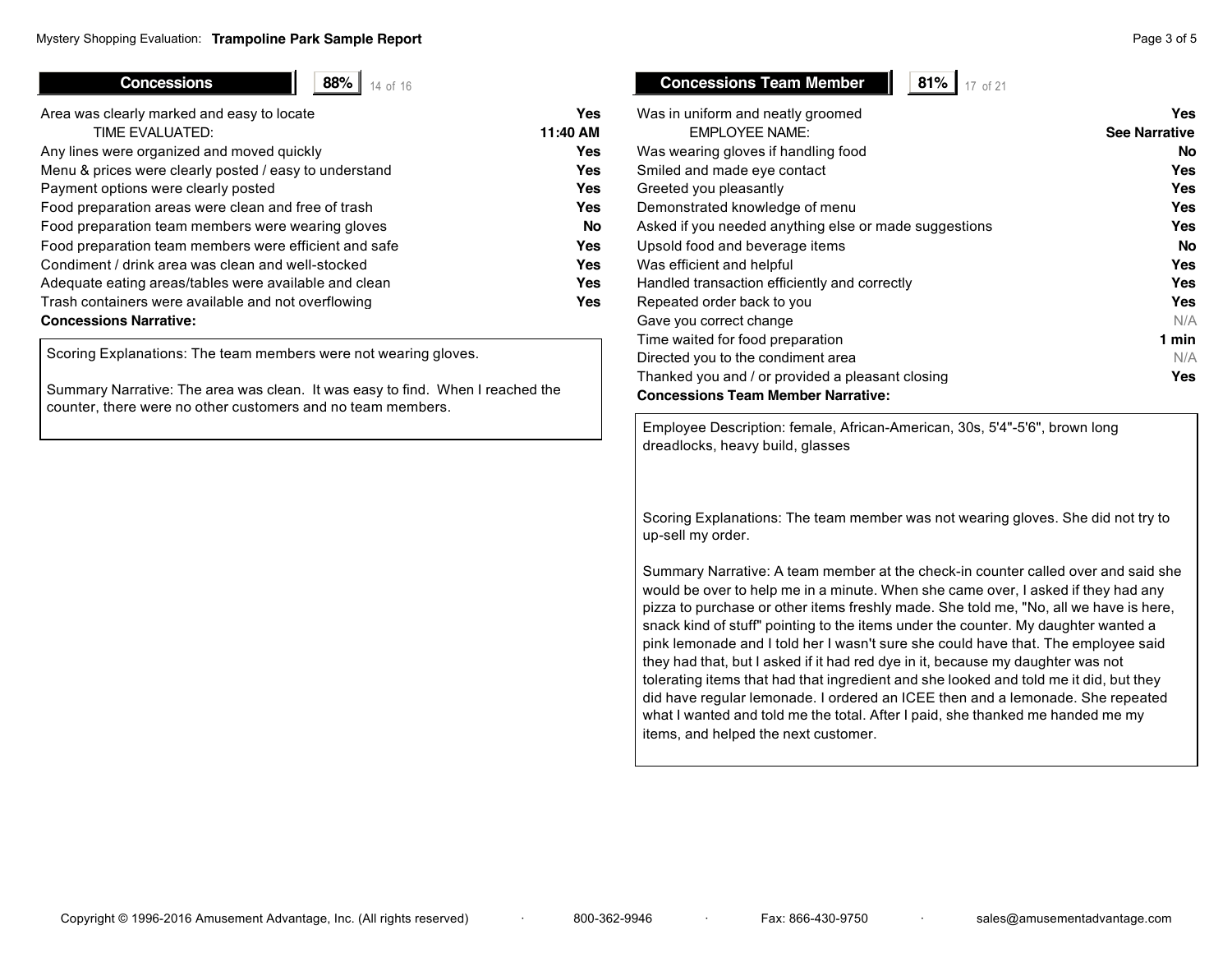| Food<br>100%l<br>7 of 7                           |            |
|---------------------------------------------------|------------|
| Food was prepared according to order              | Yes        |
| Food appeared appetizing                          | <b>Yes</b> |
| Food temperature was correct                      | <b>Yes</b> |
| Portion size was appropriate for price            | <b>Yes</b> |
| Food was prepared well and seasoned appropriately | <b>Yes</b> |
| Ingredients were fresh and of high quality        | <b>Yes</b> |
| Food tasted appealing                             | Yes        |

## **Food Narrative (including list of food ordered):**

Summary Narrative: The ICEE was prepared with the correct flavor we ordered and tasted good. It was filled to the top and looked good. It was priced according to other amusement concessions pricing.

# **Arena Conditions 100%** 12 of 12

| Any rules or regulations were clearly listed | Yes |
|----------------------------------------------|-----|
| Area was clean and free of trash             | Yes |
| All equipment was functioning properly       | Yes |
| All equipment was clean and well maintained  | Yes |
| Area was safe and suitable for children      | Yes |
| The attractions were not overcrowded         | Yes |
| <b>Arena Conditions Narrative:</b>           |     |

Summary Narrative: All the arena areas were clean and working properly. The attractions were not overcrowded. All the rules were posted by each area and looked safe for children. Some areas were designated for ages 6 and under only.

**Arena Team Members 100%** 27 of 27

| All employees in arena were wearing nametags          | Yes        |
|-------------------------------------------------------|------------|
| <b>EMPLOYEE NAME:</b>                                 |            |
| <b>EMPLOYEE NAME:</b>                                 |            |
| <b>EMPLOYEE NAME:</b>                                 |            |
| All had a professional appearance                     | Yes        |
| All were friendly and helpful                         | Yes        |
| All were actively patrolling the arena                | Yes        |
| All were enforcing the rules                          | Yes        |
| (No running, no double bouncing, etc.)                |            |
| All were at least 10' apart from each other           | Yes        |
| All were focused and not socializing with one another | Yes        |
| All were standing and not leaning or looking bored    | <b>Yes</b> |
| Dodgeball teams were evenly matched                   | Yes        |
| Dodgeball rules were followed                         | Yes        |
| Foam pits were monitored and rules were enforced      | Yes        |
| Arena Team Members Narrative:                         |            |

Summary Narrative: was in the dodge ball arena when we visited that. He made sure the teams had the same number of people on each side and enforced the rules. I asked him how to play and he told me you try to hit the other team with the ball and if you get hit, you're out. Was working the large jump area. I asked her if there was wireless in the building. She told me it was called, and the password was just "guest." Tyesha was working the climbing wall area. I asked if there was an age or height requirement to do the wall and she told me that as long as they fit in the harness, they can climb. All team members were focused on guests and safety.